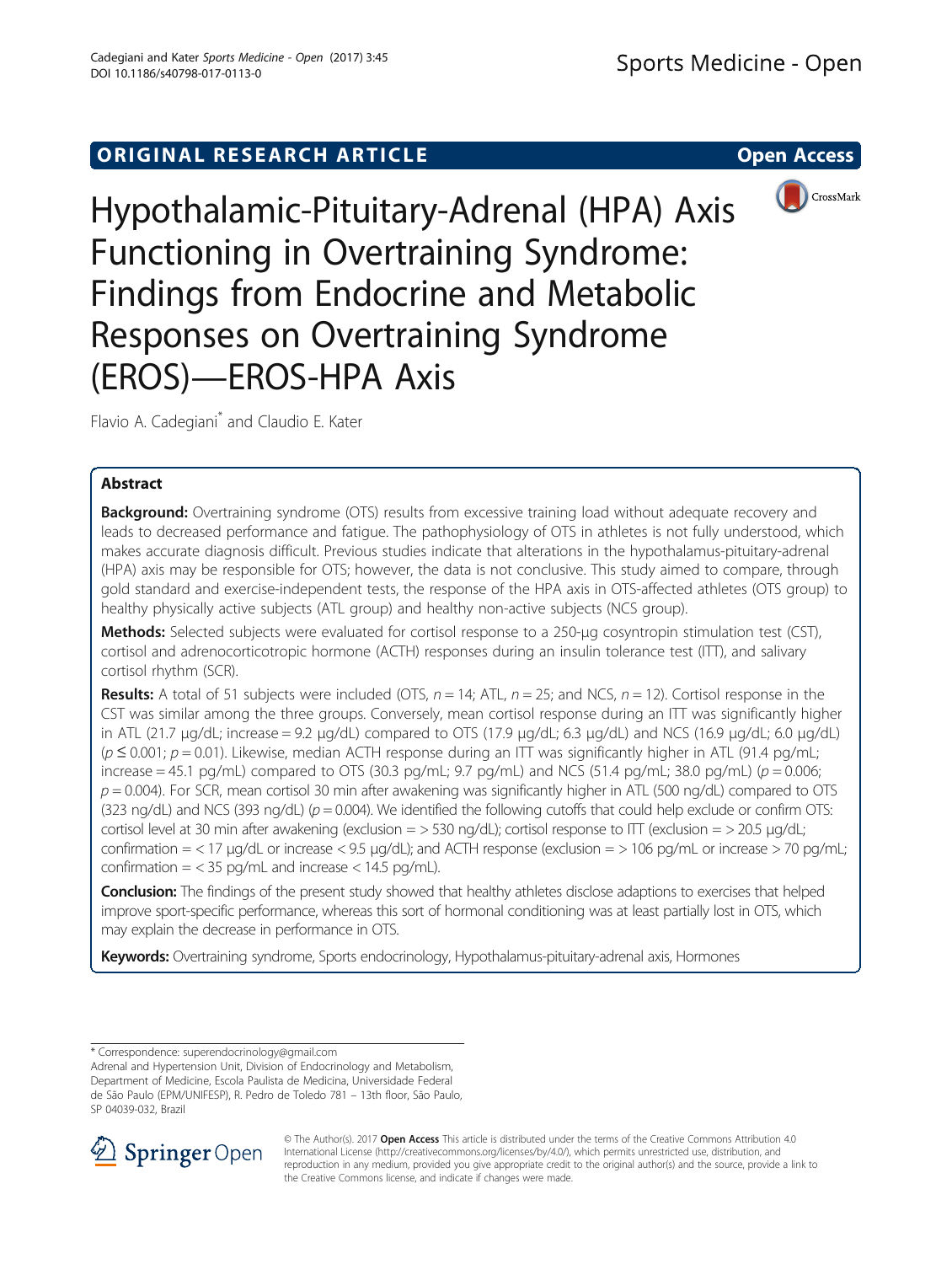## Key-points

- The hypothalamus-pituitary-adrenal (HPA) axis response to ITT are exacerbated in healthy athletes, compared to sedentary healthy subjects. ITT may be a tool to evaluate whether the athlete is wellconditioned and to predict performance, once the exacerbation of the HPA axis responses may play an important role in the progressive improvement in sports performance.
- There are intrinsic dysfunctions of the HPA axis response to a stress situation in OTS-affected athletes, compared to healthy athletes, in an independent way from exercise-induced stimulation; the dysfunctions of the HPA axis are located in the hypothalamus and the pituitary, and not the adrenals. In case an athlete is suspected for OTS, an ITT stimulation test may be performed. In the absence of confounding diseases, blunted cortisol and ACTH responses most likely confirm the diagnosis of OTS, with accurate cutoffs.
- Two new concepts were unprecedentedly demonstrated by the study. The first new concept is that physical activity, at least moderate-to-intense, elicits conditioning effects of hormonal responses to stimulation that goes beyond exercise, which we called as "hormonal conditioning of the athlete". Besides helping explain the improvement in the sports performance, the novel conditioning process found by our study may be the missing link for the understanding of the underlying mechanisms of the improvement observed in several responses to harmful situations, such as infections, neoplasms, traumas, inflammations, and psychiatric conditions that are observed in athletes, and which were not fully understood so far. The second concept is that whereas healthy athletes seem to present hormonal conditioning adaptions, those affected by overtraining seem to have impaired or maladapted hormonal conditioning, as over-trained athletes have a blunted optimized hormone response to stress that seem to be acquired by athletes; as a sort of deconditioning process, which indicates that the decreased performance and the reduced time-to-fatigue observed during OTS; these two key features of OTS, not yet fully understood, may be at least partly explained by the present findings.

Despite these unprecedented findings, further studies are recommended to confirm our results.

## Background

The combination of excessive training load and lack of adequate recovery can lead to a decrease in sportspecific performance associated with fatigue, termed overtraining syndrome (OTS). Similar states that are

related to OTS include functional overreaching (FOR) and non-functional overreaching (NFOR), which differ in terms of the duration of the signs and symptoms and in performance after recovery [[1](#page-10-0)].

Improper recovery, low calorie intake, social problems, and excessive progression in training volume and intensity are the key triggers of OTS and correlate states. An inhospitable environment resulted from the inability to recover from intense energy demands induced an extensive dysfunctional adaption (maladaptation) with consequent abnormal responses of multiple markers [\[1](#page-10-0)].

As OTS and related states can affect 15–60% of elite athletes [\[1](#page-10-0)], and there are a growing number of high performance athletes, understanding the pathophysiology of OTS is essential [[1](#page-10-0)–[3](#page-10-0)]. As OTS is a diagnosis of exclusion, it is important to screen for inflammatory, metabolic, hormonal, psychiatric, and infectious conditions that could be the primary reason of decrease in sports performance [\[1](#page-10-0)–[4\]](#page-10-0).

Among some proposed biomarkers for diagnosis of OTS, impaired hormonal responses to stressful tests induced by maximal exercise have been reported [\[1](#page-10-0)–[9](#page-10-0)], although further reproduction of the findings is recommended. With regard to the likely cause of the impaired hormonal responses, chronic exposure to stress could decrease the responsiveness of hypothalamic pituitary adrenal (HPA) axis [[1, 4](#page-10-0), [7](#page-10-0)–[12\]](#page-10-0). Other alterations of the HPA axis were related to fatigue states and could be helpful for the diagnosis of OTS, such as a decreased cortisol awakening response (CAR) [\[13](#page-10-0)–[17](#page-10-0)], which is an expected physiological increase in cortisol levels upon waking, and altered salivary cortisol rhythm [\[13, 14](#page-10-0)]. A decrease in CAR does not necessarily indicate impaired HPA axis function, but more likely worsened sleep, which is one of the features of OTS [\[1](#page-10-0), [3, 12](#page-10-0)–[30](#page-10-0)].

The impaired hormonal response to exercise-induced stress reported in previous studies [[7](#page-10-0)–[9](#page-10-0)] may result from impaired signaling from the musculoskeletal and cardiovascular systems to the HPA axis, rather than a decreased responsiveness of the glands. Moreover, in a recent systematic review [\[3\]](#page-10-0), we learned that none of the previous studies were performed with gold standard functional tests, which are standardized to identify hormones at the primary site of the dysfunction caused by OTS (that is, the changes are not due to a lack of external signaling).

In this study, we performed a complete evaluation of the HPA axis at different levels by employing gold standard stimulation tests that are independent of exercises to ensure the hormone findings are the primary responses. The present study also aimed to correlate other cortisol findings [[18](#page-10-0)–[27\]](#page-10-0) with OTS and to find new criteria for OTS.

## Methods

A detailed description of the materials and methods and the raw data can be found elsewhere [\[31](#page-10-0)], but the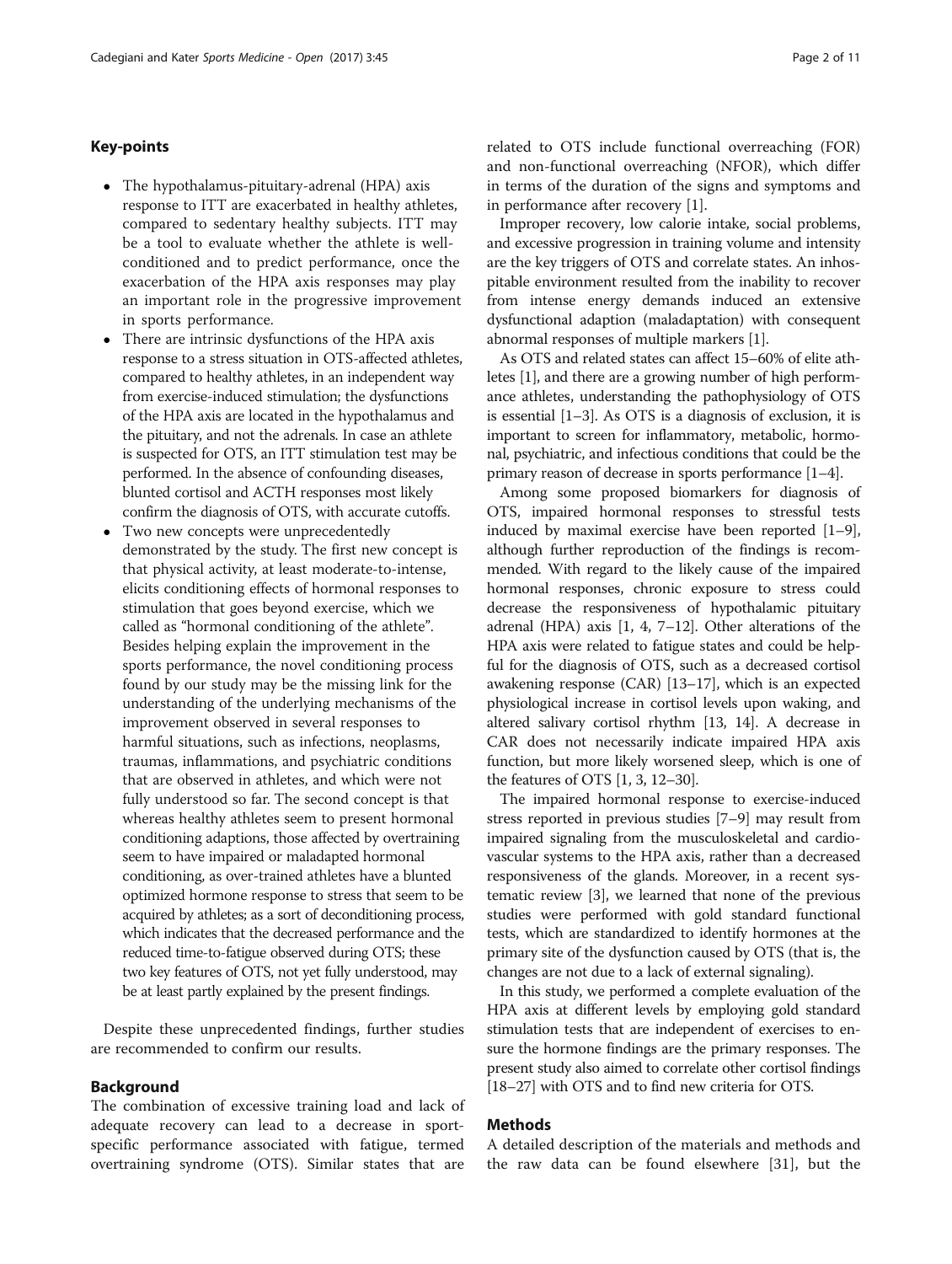inclusion and exclusion criteria, study design, questionnaire, and tests performed in this study are described below.

## Inclusion and Exclusion Criteria

Subjects were recruited through social media (Facebook and Instagram) and contacted by the main researcher (FAC) and were required to be male, have present body mass index (BMI) of  $20.0-32.9$  kg/m<sup>2</sup> (for athletes) and 20.0–30.0 kg/m<sup>2</sup> (for non-athletes), and be  $18-50$  years old, who do not present previous psychiatric disorders, do not use any centrally acting drugs, or have not used any hormonal therapy in the previous 6 months. This was phase 1 of the inclusion criteria.

A minimum amount of physical activity was required from athletes, as specified in the EROS study methodology manuscript [[31\]](#page-10-0). In particular, a minimum of four sessions and 300 min of moderate-to-intensive training per week was required, at a training level typical for professional competition, and at least 6 months of continuous training. In addition, the subject must be referred to as an athlete by a professional coach.

Volunteers suspected of OTS were required to disclose underperformance of at least 10% of reduction of the previous performance, as confirmed by a sports-related coach that regularly follows the athlete, unexplained by conditions that could lead to reduction in performance including infections (particularly Epstein-Barr), inflammation, overt hormonal dysfunctions (that would be the primary cause of the decreased performance), and psychosocial or psychiatric conditions, whose exclusion of the confounding conditions was performed by the main researcher (FAC). For inclusion in the OTS group, athletes must show persistent fatigue, an increased sense of effort in trainings that required less effort prior to the OTS, worsening in sleep quality (this criteria was not obligatory), and fulfill the recommended protocol for diagnosis of OTS proposed by the most recent guidelines on OTS [\[1](#page-10-0)].

Remaining subjects then underwent biochemical examination (phase 2 of the inclusion process). Subjects were to show levels within the normal range to be included in this study, in order to prevent confounding diagnosis.

## Design of the Study

All selected subjects signed a written informed consent for participation in the study, approved by the ethics committee of the Federal University of São Paulo.

In the EROS-HPA axis arm of the study, we evaluated peripheral and central components of the HPA axis (primary or peripheral: adrenal; central: pituitary and hypothalamus), with cosyntropin stimulation test, that directly evaluates adrenal responses to synthetic ACTH

[[32\]](#page-10-0), insulin tolerance test (ITT), which evaluates the integrity of the HPA axis [\[33\]](#page-10-0), and salivary cortisol rhythm, to identify patterns of the circadian rhythm of the cortisol [\[13](#page-10-0)–[17\]](#page-10-0).

## Questionnaire

After the selection criteria, an initial private interview about training patterns was performed with the selected athletes (sedentary subjects were not assessed at this moment), as part of the EROS study (for all arms). The interview included questions regarding training intensity (self-evaluation and evaluation by a professional coach, on a scale from 0 to 10 compared to athletes of the same level of training) and time since starting training. Other questions asked in the interview included whether they worked or studied besides training, and if they did, how many hours they worked or studied per day (on average); self-referred libido (on a scale from 0 to 10 compared to libido 1 year prior to the questionnaire); details of food ingestion each day in the 7 days prior to the questionnaire (including number of calories per kilogram per day, grams of carbohydrates, proteins and fats per kilogram per day); and sleeping patterns (average duration of sleep, self-referred sleep quality on a scale from 0 to 10, and presence or absence of initial insomnia and terminal insomnia). For all athletes affected by OTS, questions regarding the average number of days to overcome the underperformance state and changes in sensitivity to heat or to coldness or in sleep quality was performed.

#### Testing of the HPA Axis

A sequence of tests was then performed in all subjects, including the cosyntropin stimulation test (CST), the insulin tolerance test (ITT), and the salivary cortisol rhythm (SCR).

### Cosyntropin Stimulation Test (CST)

The cosyntropin (synthetic adrenocorticotropic hormone [ACTH]) stimulation test is performed with a synthetic ACTH in high doses (250 μg) in order to directly stimulate the adrenal glands.

For the CST, blood was collected (time 0) from the antecubital vein of all subjects at 8.00 AM, after 30 min of resting and 8 h of fasting, and 250 μg of cosyntropin was infused. Blood was then collected at 30 min (time 1) and 60 min (time 2) for analysis of cortisol response (that is, the cortisol increase in absolute levels [μg/dL] in response to the infusion of 250 μg of cosyntropin stimulation).

## Insulin Tolerance Test (ITT)

We used a gold standard ITT to evaluate the intrinsic responsiveness and integrity of the HPA axis, since a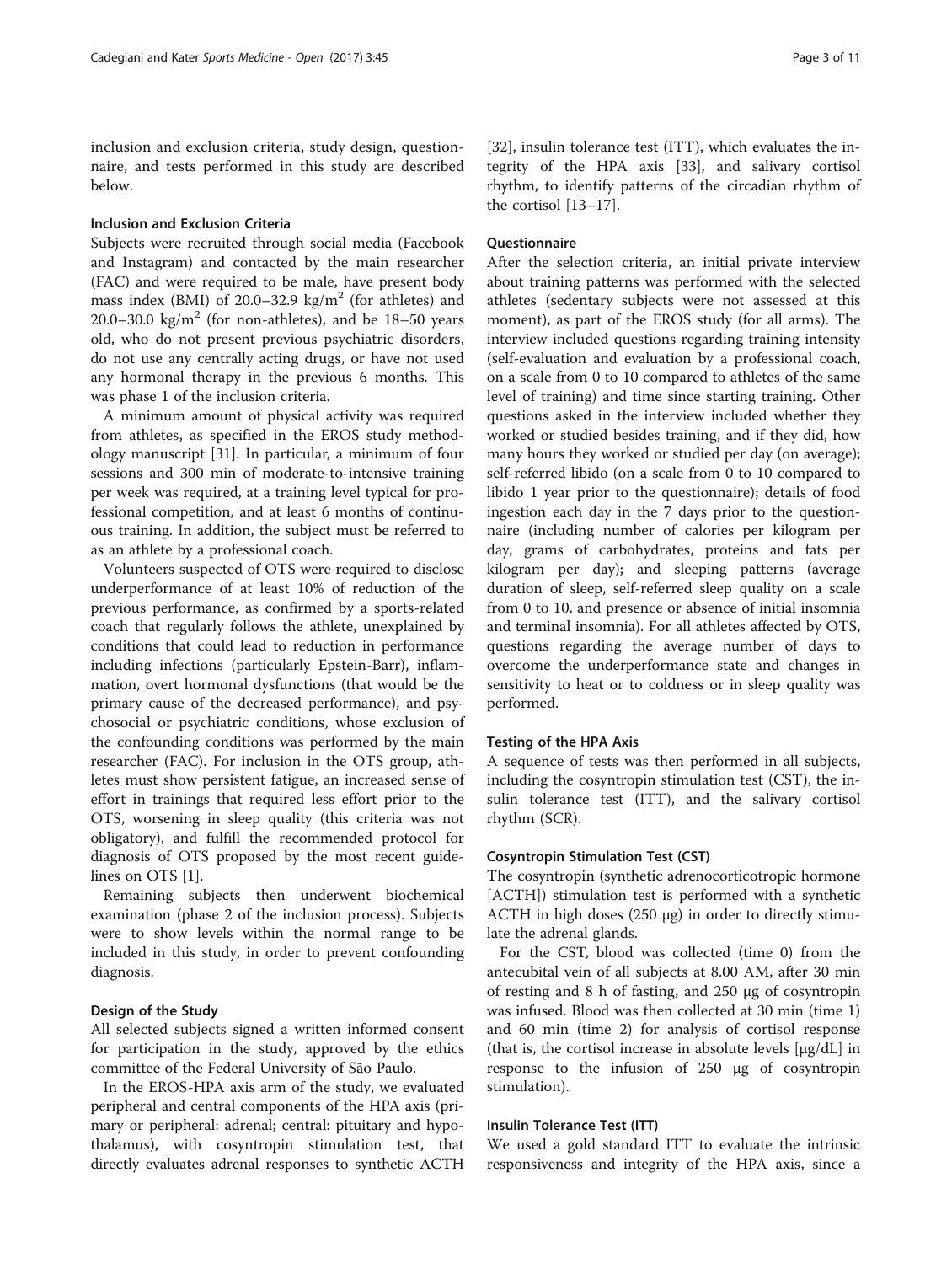normal response required absence of dysfunctions in all levels (hypothalamus, pituitary, and adrenals) of the HPA axis. With a normal CST response, any abnormality found in the ITT is located either in the hypothalamus or in the pituitary. Unlike exercise stimulation tests, whose hormone responses depend on external neuromuscular and cardiovascular signaling, an impaired hormone response to ITT means the dysfunction is truly located in the HPA axis.

Subjects performed the ITT 48 h after the CST, following the same protocol of fasting, arrival time, and resting period prior to the beginning of the ITT. Blood was initially collected (time 0), a dose of 0.1 IU/kg of regular insulin was infused intravenously and new blood was collected during hypoglycemia (time 1) and 30 min after (time 2). After the blood collection during hypoglycemia, 10 mL of 50% glucose solution was given intravenously, and high-glycemic index food was offered ad libitum. At all times, cortisol (μg/dL), ACTH (pg/ mL), and glucose (mg/dL) were assessed, and absolute ACTH/cortisol ratio was calculated.

Due to the risk of ITT-induced severe hypoglycemia (unconsciousness), three doses of subcutaneous glucagon were available (GlucaGen HypoKit, 1 μg, NovoNordisk), as well as syringes containing 20 mL of 50% glucose solution and an automated external defibrillator (AED).

#### Salivary Cortisol Rhythm

After stimulation tests, we assessed salivary cortisol rhythm (SCR) as an attempt to reproduce previous findings in fatigue-related states studies [[3](#page-10-0), [15](#page-10-0)], as a potential marker of fatigue.

From 2 to 7 days after ITT, saliva was collected at the time of awakening, at 30 min after awakening, at 4 PM, and at 11 PM, and specific recommendations were provided. Saliva samples were collected by the subjects themselves, using laboratory kits provided by the researcher (FAC).

All hormones of the present study (salivary cortisol, serum cortisol, and serum ACTH) were analyzed by specific electrochemiluminescence assays using specific commercial kits at a laboratory, whereas serum glucose levels were analyzed by an enzymatic assay of hexokinase. Importantly, the 8 AM serum cortisol was collected at the same time, while salivary cortisol was collected at the awakening moment and 30 min later, regardless if, and for this reason, salivary and serum cortisol levels are not comparable.

## Statistical Analysis

Statistical analysis was performed using IBM SPSS statistics 24 software (IBM, USA). Each parameter was compared among the three groups (OTS, ATL, and NCS), and pairwise tests were performed between OTS and ATL, OTS and NCS, and ATL and NCS, whenever  $p < 0.05$ . As none of the variables depend on other variables, main and interaction effects were not evaluated (cortisol levels at a certain time do not reflect the ACTH levels at the same time).

Criteria for normal distribution was evaluated using Kolgomogorov–Sminorv test. Whenever normal distribution criteria were met, one-way ANOVA tests were performed, whereas when results were not normally distributed, Kruskal-Wallis tests (nonparametric ANOVA tests) were performed. Adjusted Dunn's test, Dunnett's T3, and Tukey analyses were performed when differences were statistically significant between the three groups ( $p < 0.05$ ), according to the normality criteria.

## Results

## Baseline Characteristics and Training Patterns of the Study Participants

From the 146 initially recruited subjects, 51 subjects were included in the study (34.2%), and divided in three different groups, of OTS-affected athletes (OTS group;  $n = 14$ ), healthy athletes (ATL group;  $n = 25$ ), and healthy but physically non-active control subjects (normal control subjects [NCS];  $n = 12$ ). All athletes performed both resistive and endurance exercises, and all the training patterns were similar between OTS and ATL. All OTS were classified as OTS (and not FOR or NFOR) due to their prolonged recovery time.

Regarding the baseline characteristics, the average age  $(OTS = 30.6 \text{ years}, ATT = 32.7 \text{ years}, and NCS = 33.2 \text{ years})$ and average BMI (OTS =  $26.7 \text{ kg/m}^2$ , ATL =  $24.9 \text{ kg/m}^2$ , and NCS = 33.2  $\text{kg/m}^2$ ) were statistically similar among the groups. In addition, the average number of minutes of training per week  $(OTS = 574.3 \text{ min and } ATT =$ 550.0 min), mean training intensity (OTS = 8.79 and ATL  $= 8.76$ , on a scale from 0 to 10), and number of training days per week  $(OTS = 5.36$  days and  $ATL = 5.46$  days) were similar between the two groups of athletes.

## Basal Hormone Levels

As summarized in Tables [1](#page-4-0), [2](#page-4-0), and [3](#page-5-0), basal serum hormone levels of OTS are within the normal range, and similar to ATL and to NCS, as previously observed  $[1-4, 6-9, 17-29, 34-36].$  $[1-4, 6-9, 17-29, 34-36].$  $[1-4, 6-9, 17-29, 34-36].$  $[1-4, 6-9, 17-29, 34-36].$  $[1-4, 6-9, 17-29, 34-36].$  $[1-4, 6-9, 17-29, 34-36].$  $[1-4, 6-9, 17-29, 34-36].$  $[1-4, 6-9, 17-29, 34-36].$  $[1-4, 6-9, 17-29, 34-36].$  $[1-4, 6-9, 17-29, 34-36].$  $[1-4, 6-9, 17-29, 34-36].$  $[1-4, 6-9, 17-29, 34-36].$  $[1-4, 6-9, 17-29, 34-36].$  $[1-4, 6-9, 17-29, 34-36].$  $[1-4, 6-9, 17-29, 34-36].$  $[1-4, 6-9, 17-29, 34-36].$  $[1-4, 6-9, 17-29, 34-36].$ 

## Evaluation of the Adrenal Gland—Cosyntropin Stimulation Test (CST)

As summarized in Table [1,](#page-4-0) cortisol response to 250 μg cosyntropin stimulation disclosed a normal and comparable responses between OTS, ATL, and NCS. The normal cortisol responses observed in the OTS-affected athletes confirm that adrenals are unimpaired in the OTS [\[33\]](#page-10-0).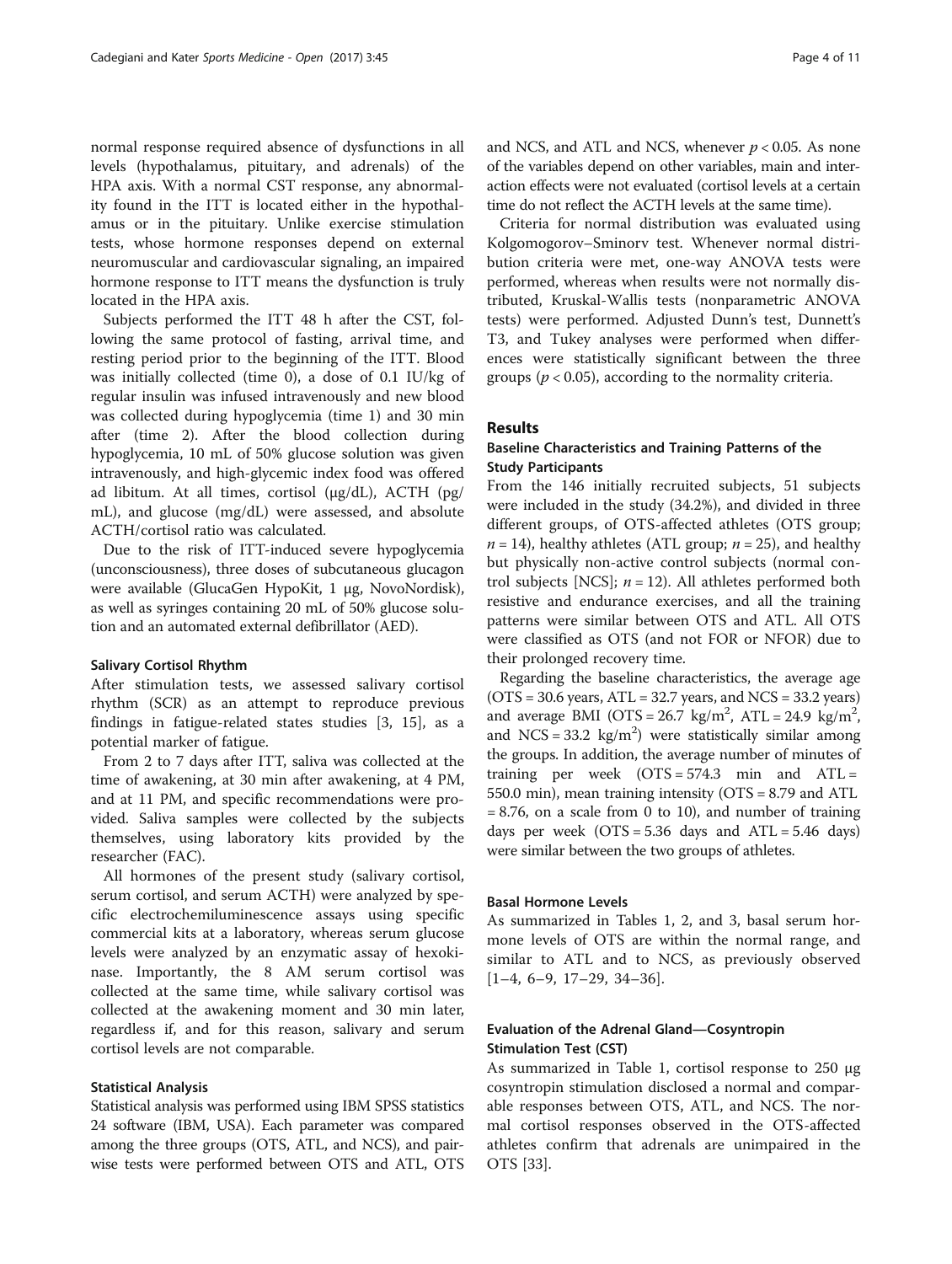| OTS athletes     | Healthy athletes | Sedentary         |
|------------------|------------------|-------------------|
| 13.1 $(\pm 4.1)$ | 12.1 $(\pm 3.2)$ | 12.1 $(\pm 5.7)$  |
| 19.1 $(\pm 1.9)$ | 19.7 $(\pm 2.4)$ | 19.7 ( $\pm$ 3.2) |
| $21.9 (\pm 2.4)$ | $22.2 (\pm 2.9)$ | 22.9 $(\pm 4.4)$  |
|                  |                  |                   |

<span id="page-4-0"></span>Table 1 Mean (±SD) basal serum cortisol and response to a cosyntropin stimulation test (CST) with 250 μg of synthetic ACTH

All comparison/analyses were not significant

SD = Standard deviation

#### Evaluation of the HPA Axis—ITT

While basal cortisol levels were similar among the three groups, cortisol levels were higher in the ATL during and 30 min after hypoglycemia compared to the OTS and NCS. The mean cortisol increase was higher in the ATL compared to the OTS and NCS (Table 2 and Fig. [1](#page-5-0)).

At 30 min after hypoglycemia, seven (85.7%) OTS, five (20%) ATL, and nine (75%) NCS showed cortisol levels  $<$  18 μg/dL. A cortisol peak of  $<$  17 μg/dL in response to hypoglycemia was reached by four (28.6%) OTS, none of ATL, and eight (66.7%) NCS. Cortisol levels of  $> 20.5 \mu$ g/ dL in response to hypoglycemia were found in none of OTS, 15 (60%) ATL, and three (25%) NCS. A cutoff of 19.1 μg/dL disclosed the highest accuracy (84.6%) to distinct ATL from OTS, although was not precise for neither confirmation nor exclusion of OTS. Furthermore, a cortisol increase of > 9.5 μg/dL was not observed in any OTS, but was found in 15 (60%) ATL and two (16.7%) NCS. A cortisol response of  $\langle 17.0 \text{ µg}/dL$  at 30 min after the peak of hypoglycemia in the ITT seems to be a reliable cutoff to help confirm the diagnosis of OTS with a likely high positive predictive value when evaluated in athletes. Conversely, a cortisol response of > 20.5 μg/dL and a cortisol increase of  $> 9.5 \mu g/dL$  during the ITT seems to have a high negative predictive value (100%) according to our findings. Whereas ATL displayed a prompt cortisol response to hypoglycemia, OTS and NCS exhibited a delayed cortisol response.

Basal ACTH and ACTH during hypoglycemia were similar between the three groups (Table [3\)](#page-5-0). However, the late increase of ACTH was higher in the ATL compared to the OTS (Fig. [2\)](#page-6-0). Meanwhile, the median ACTH levels 30 min after hypoglycemia in the NCS were lower than in the ATL and higher than in the

OTS, although the differences were not statistically significant, whereas ACTH increase was higher in the ATL than the OTS (Fig. [3\)](#page-6-0).

An ACTH peak of  $> 46$  pg/mL was observed in three OTS (21.4%), in 18 ATL (72%), and in eight NCS (66.7%); there is a cluster of blunted ACTH response to ITT among OTS including 78.6% of subjects. ACTH were < 35 pg/mL in nine (57.1%) OTS, in three (12%) ATL, and in four (33.3%) NCS, with an accuracy of 80% to distinct OTS. Conversely, ACTH peak > 106 pg/mL was observed in only one OTS (an outlier) whereas it was observed in eight ATL (32%).

Two (14.3%) OTS, 14 (56%) ATL, and seven (58.3%) NCS showed a > 34 pg/mL increase in absolute ACTH levels. Meanwhile, no OTS, 10 (40%) ATL, and three (25%) NCS showed a > 70 pg/mL increase in ACTH. The highest accuracy was found for a cutoff of 20 pg/ mL (77.0%), although imprecise to determine the absence or presence of OTS.

Based on our results, an ACTH response of  $> 106$  pg/ mL seems to be highly predictive of exclusion of OTS, whereas an ACTH response of < 35 pg/mL increases the likelihood of the diagnosis of OTS. Despite the highly variable ACTH increase levels, an increase of > 70 μg/dL could be useful to exclude OTS, whereas blunted ACTH increase was only observed in OTS and NCS.

In a subgroup of the ATL, ACTH and cortisol were also performed 60 min after hypoglycemia, and disclosed lower levels than 30 min, and therefore were not measured in the remaining subjects.

During the ITT, ACTH/cortisol ratio was similar between groups basally and during hypoglycemia, but was significantly lower in the OTS group compared to the ATL  $(p = 0.024)$  and NCS  $(p = 0.018)$  groups (Table [4\)](#page-7-0).

Table 2 Mean (+SD) basal serum cortisol and response to insulin tolerance test (ITT)

| Cortisol response to ITT (µg/dL)                          | OTS athletes (OTS)<br>$(n = 14)$ | Healthy athletes (ATL)<br>$(n = 25)$ | Non-active subjects (NCS) $(n = 12)$ |
|-----------------------------------------------------------|----------------------------------|--------------------------------------|--------------------------------------|
| Basal                                                     | 11.6 $(\pm 2.5)$                 | $12.5 (\pm 3.1)$                     | $10.9 (\pm 2.8)$                     |
| During hypoglycemia                                       | $12.4^{\ast}$ ( $\pm$ 3.3)       | $15.9^8$ ( $\pm$ 5.3)                | 11.8 $(\pm 3.1)$                     |
| 30' after hypoglycemia                                    | $17.9***$ (± 2.9)                | $21.7^{8.8.8.8}$ (± 3.1)             | $16.9 \ (\pm 4.1)$                   |
| Absolute increase from basal to 30 min after hypoglycemia | $6.3$ <sup>**</sup> ( $\pm$ 2.3) | $9.2^8$ ( $\pm$ 3.7)                 | 5.9 ( $\pm$ 3.9)                     |

Differences between OTS and ATL:  $*p < 0.05$ ;  $**p < 0.01$ ;  $***p < 0.005$ 

Differences between ATL and NCS:  $\frac{\dot{\alpha}}{p}$  < 0.05;  $\frac{8.888}{p}$  < 0.001

SD standard deviation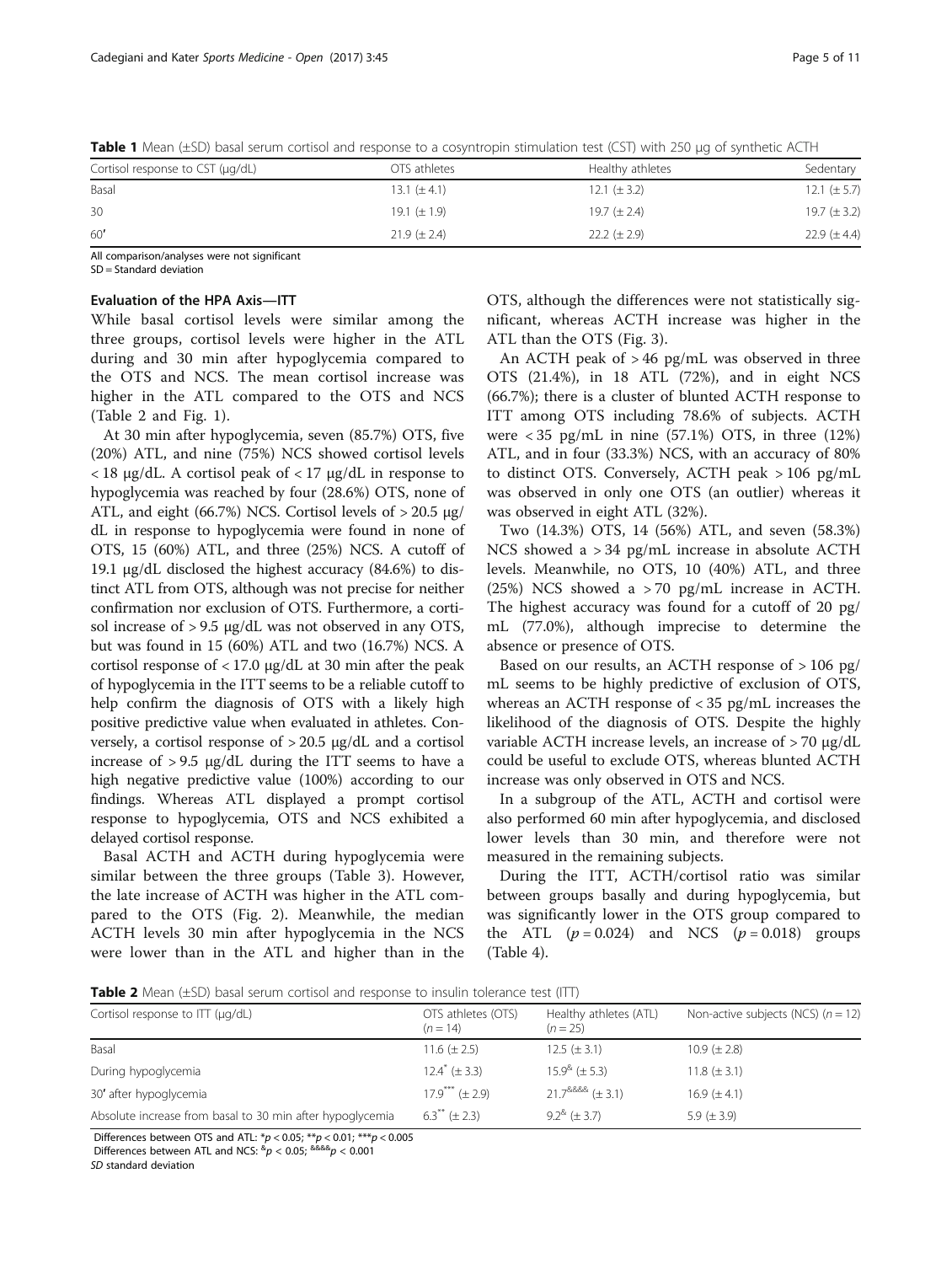| ACTH response to ITT (pg/mL) | OTS athletes (OTS) $(n = 14)$ | Healthy athletes (ATL) $(n = 25)$ | Non-active subjects (NCS) $(n = 12)$ | D       |
|------------------------------|-------------------------------|-----------------------------------|--------------------------------------|---------|
| Basal                        | 19.6 (11.4-32.9)              | $18.7(6.5 - 37.8)$                | $21.4(8.7-37.8)$                     | n/s     |
| During hypoglycemia          | 28.2 (8.4-238.9)              | 57.8 (7.3-229.5)                  | 29.5 (14.8-191.7)                    | n/s     |
| 30' after hypoglycemia       | $30.3$ **** (9.8–93.7)        | 59.9 (22.1-195.7)                 | $51.4(22.7-137.5)$                   | 0.006   |
| Absolute increase            | $^{\circ}$ (-14.4-64.4)       | $45.1(22.1 - 195.7)$              | 38.0 (0.5-108.8)                     | 0.004   |
| Percentage increase (%)      | 52.2                          | 266.2                             | 200.4                                | $- n/a$ |

<span id="page-5-0"></span>Table 3 Median (95% CI) ACTH response to insulin tolerance test (ITT)

Differences between OTS and ATL: \*\*\*\*p < 0.001

Level of significance =  $p < 0.05$ 

CI confidence interval;  $n/s =$  non significant;  $n/a =$  non appliable

Glucose levels were similar initially and during hypoglycemia between groups, reinforcing the equality of conditions of the ITT and foreclosing differences due to the intensity of hypoglycemia.

## Salivary Cortisol Rhythm (SCR)

SCR was assessed in 23 of the 25 ATL and in all OTS and NCS. SCR was similar among groups, although ATL presents exacerbated and significant elevation on 30 min after awakening compared to OTS and NCS (Table [5](#page-7-0) and Fig. [4](#page-8-0)). Conversely, CAR, awakening, 4 PM, and 11 PM salivary cortisol levels were similar between OTS, ATL, and SED. Although CAR was higher in ATL, it did not achieve statistical significance.

A cutoff of 370 ng/dL has a high accuracy (80%) but is not reliable to exclude or confirm OTS. Conversely, higher salivary cortisol levels (> 530 ng/dL) were not observed in any of the OTS and in only one NCS, whereas they were observed in majority of ATL (12 of 22; 59.1%), and therefore we suggest that a cutoff of  $> 530$  ng/dL may be a tool to reinforce the exclusion of OTS (Fig. [4\)](#page-8-0).

## **Discussion**

#### Results

This study examined the role of the HPA axis in OTS. To learn whether the differences in hormone responses between OTS and ATL resulted from a physiological adaptation to sports (which has not been analyzed in previous studies) or from dysfunctional OTS responses, we included two control groups, of healthy athletes and healthy non-active subjects. Overall, we found that OTS have blunted hormonal responses compared to ATL, but not to NCS, whereas ATL showed more exacerbated responses than NCS. It means that athletes affected by OTS do not disclose actual dysfunctional responses, as hormonal responses were not different from normal non-active control subjects, but nullifies the likely adaptive hormonal responses observed in healthy athletes, as healthy athletes disclosed different responses compared to sedentary control subjects, whereas the different responses compared to NCS were not observed when compared to OTS-affected subjects. This means that the different responses, a likely adaptive process observed in healthy athletes, are nullified when OTS is present.

While CST reflects the adrenal status, ITT discloses the integrity of the entire HPA axis. As the adrenals

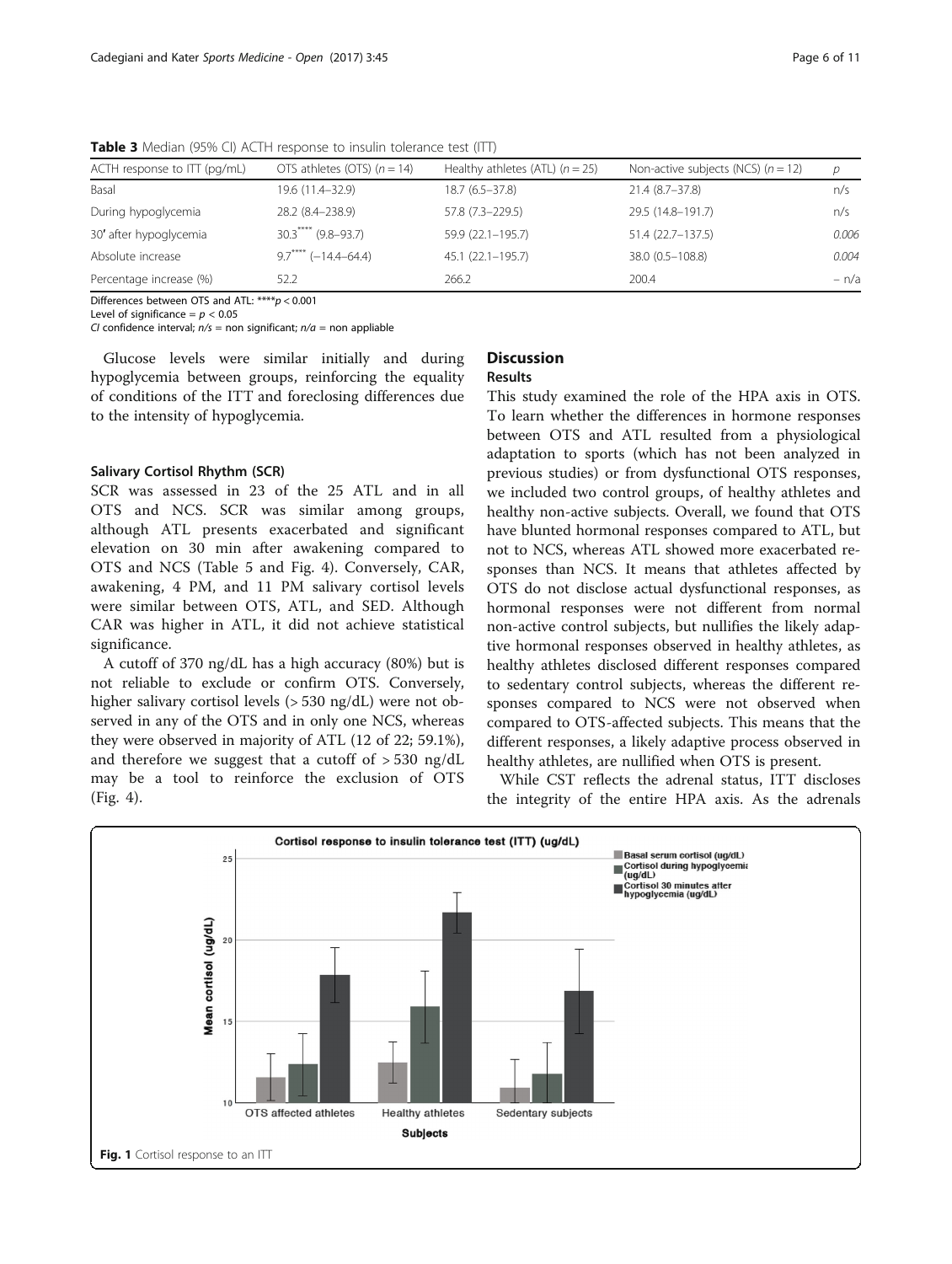<span id="page-6-0"></span>

responded normally in the abovementioned ACTH stimulation test, any abnormality found at the ITT must be located centrally (either in the hypothalamus or in the pituitary). Moreover, as the ITT directly stimulates the glands of the HPA axis (whose pathway of stimulation is the hypothalamus, then the pituitary, and then the adrenal glands, in this order), any alterations in responses due to differences in signaling coming from the neuromuscular and cardiovascular systems are abolished. Finally, the response to hypoglycemia does not depend on sports capacity and conditioning, and

therefore, impaired hormone responses to ITT show a truly impaired HPA axis.

Indeed, differences in cortisol and ACTH responses were observed between groups, suggesting differences in the HPA axis responsivity to stressful situations. However, instead of the presence of dysfunctional impaired responses in OTS, exacerbated and hastened responses were observed in ATL, compared to NCS and OTS, for both ACTH and cortisol, whereas basal levels were similar among groups. Basal cortisol and ACTH levels tended to be normal in OTS, as reported by previous studies [\[1, 3](#page-10-0), [6, 9](#page-10-0)–[12\]](#page-10-0),

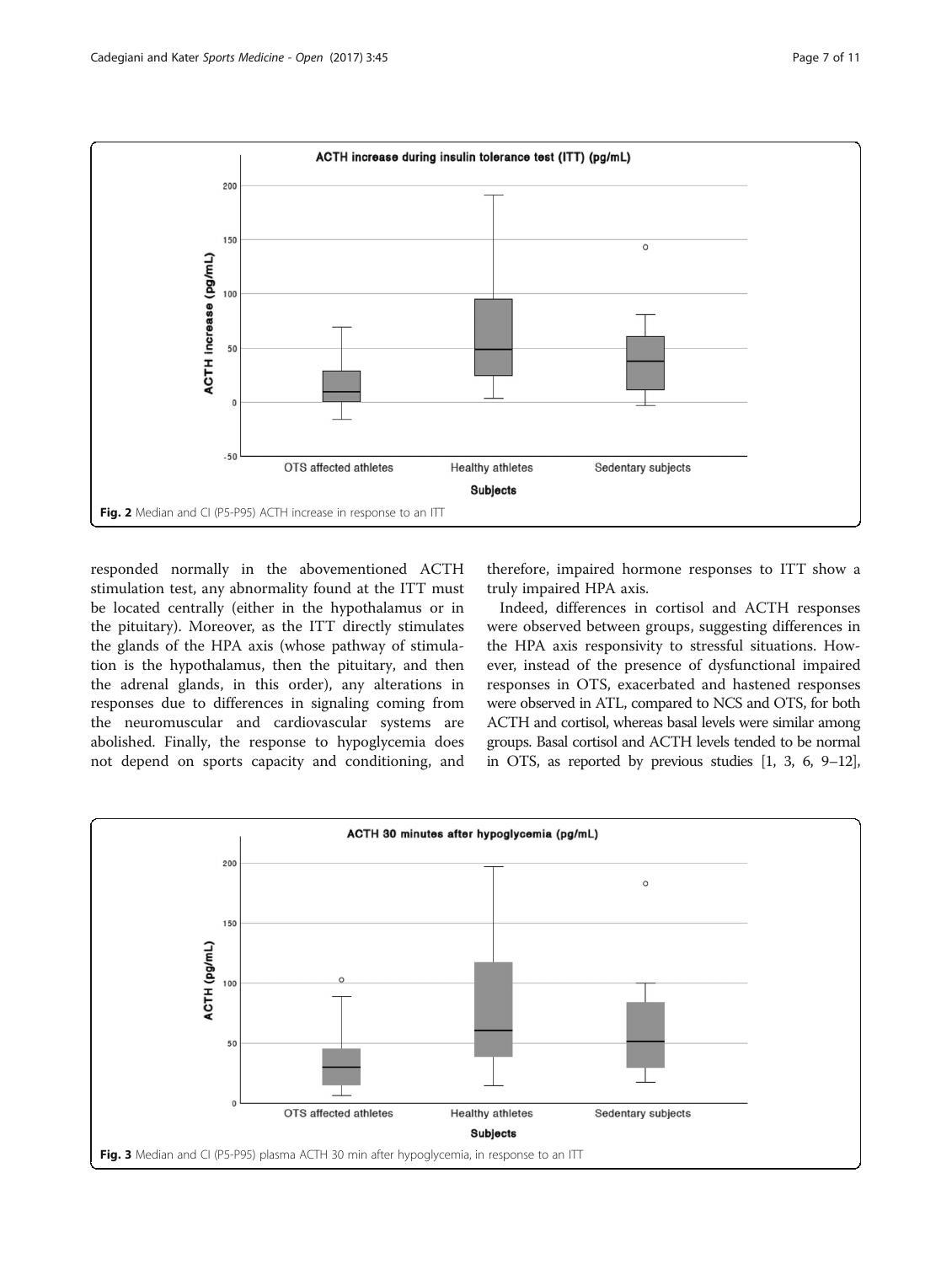| ACTH/cortisol ratio    | OTS athletes (OTS) $(n = 14)$ | Healthy athletes (ATL) $(n = 25)$ | Non-active subjects (NCS) $(n = 12)$ |      |
|------------------------|-------------------------------|-----------------------------------|--------------------------------------|------|
| Basal                  | 184.9 (90.8-332.5)            | 141.5 (77.4-270.1)                | 178.0 (91.9–347.3)                   | n/s  |
| During hypoglycemia    | 252.3 (77.1-1312.1)           | 363.5 (111.3-1421.3)              | 332.9 (122.0-1976.3)                 | n/s  |
| 30' after hypoglycemia | $156.0^{\circ}$ (60.4-598.0)  | $286.2^{\&}$ (96.6-986.5)         | 321.9 (146.3–723.6)                  | 0.03 |

<span id="page-7-0"></span>Table 4 Median (p95 confidence interval) ACTH/cortisol ratios during insulin tolerance test (ITT)

Differences between OTS and ATL: \*p < 0.05

Differences between ATL and NCS:  $\frac{k}{p}$  < 0.05

CI confidence interval

although some studies reported either reduced [\[23](#page-10-0)] or increased levels [[34\]](#page-10-0); contrariwise, stimulated cortisol and ACTH levels showed predominantly reduced levels [[1, 3, 7](#page-10-0)–[9](#page-10-0)], which is corroborated by us.

Despite the higher cortisol in the ATL during hypoglycemia, the valuable point of cortisol is actually 30 min after the hypoglycemia event, due to the delay between ACTH stimulation and consequent cortisol release. Cortisol levels were already higher during hypoglycemia likely to the fact that the reduction in glucose levels and consequent ACTH stimulation began minutes before the hypoglycemia event. Although ACTH was not statistically higher during hypoglycemia in the ATL, the mean and median of ACTH levels were substantially increased compared to OTS and NCS. The reduced ACTH/cortisol ratio observed in the OTS group 30 min after hypoglycemia reflects the blunted ACTH levels observed in the OTS-affected athletes at this time. However, a reduced ACTH/cortisol ratio does not provide additional information in regard to a supposed level of sensitivity of the adrenal glands to the ACTH stimulation, as ACTH levels cannot be correlated with the cortisol levels of the same time [\[13, 32\]](#page-10-0).

If we followed the adrenal criteria of  $<$  18  $\mu$ g/dL as relative adrenal insufficiency [\[33](#page-10-0)], the majority of OTS and NCS would be considered as affected, although we modified the ITT protocol after the hypoglycemic episode to prevent severe hypoglycemia [[37](#page-10-0), [38](#page-10-0)]. Importantly, the relative adrenal insufficiency is only found during a stimulation test and does not bring about the typical risks of the classical and frank primary adrenal insufficiency that can be diagnosed by elevated basal serum ACTH levels and reduced basal serum cortisol levels [\[33\]](#page-10-0).

We did not perform the 60 min cortisol after hypoglycemia as we initially performed with some athletes  $(n = 13)$  and cortisol levels did not disclose increased responses between 30 and 60 min.

Furthermore, previous studies hypothesized that OTS was characterized by alterations in the sensitivity of the HPA axis [[1, 7](#page-10-0)–[11](#page-10-0)]. Therefore, the ACTH/cortisol ratio would be altered in OTS-affected athletes. We found the ACTH/cortisol ratio basally, during hypoglycemia, and 30 min after hypoglycemia was similar among the three groups at all times. While our results seem to invalidate the theory regarding the hyposensitivity of the HPA axis in OTS, an altered ACTH/cortisol ratio does not indicate a difference in response in the HPA axis, as the process of releasing ACTH to stimulate cortisol release can take a few minutes. Therefore, the cortisol level at a certain time point does not reflect the ACTH level at that same moment.

The loss of circadian rhythm of the cortisol release can be a feature of fatigue-related disorders, as previously described [\[13](#page-10-0)–[17\]](#page-10-0), although causality of adrenal impairment has not been demonstrated. However, an intact cortisol rhythm was observed in all subjects, regardless of the group. Nonetheless, an exacerbated cortisol awakening increase was observed in ATL, although CAR was not statistically significant due to high variation of the results. However, if there were three times more subjects, with the same median and confidence interval, statistical significance would be achieved for the CAR. The significant difference was found at 30 min after awakening and seemed to be a reliable marker of sports conditioning, whose adaption showed to disappear when OTS is present.

Table 5 Mean and SD of salivary cortisol rhythm

| Salivary cortisol (ng/dL)           | OTS athletes (OTS) $(n = 14)$ | Healthy athletes (ATL) $(n = 25)$ | Non-active subjects (NCS) $(n = 12)$ |
|-------------------------------------|-------------------------------|-----------------------------------|--------------------------------------|
| Awakening                           | $329 (\pm 222)$               | 337 $(\pm 131)$                   | $266 (\pm 149)$                      |
| 30' after awakening                 | $324***$ ( $\pm$ 116)         | $500^8$ ( $\pm$ 168)              | 393 $(\pm 149)$                      |
| 4 PM                                | $166 (\pm 113)$               | 144 $(\pm 83)$                    | 130 ( $\pm$ 57)                      |
| 11 PM                               | 94 $(\pm 39)$                 | 95 ( $\pm$ 38)                    | $83 (\pm 11)$                        |
| Cortisol awakening response (CAR) % | 32.4                          | 62.2                              | 79.08                                |

Differences between OTS and ATL: \*\*\*p < 0.005;

Differences between ATL and NCS:  $\frac{k}{p}$  < 0.05

SD standard deviation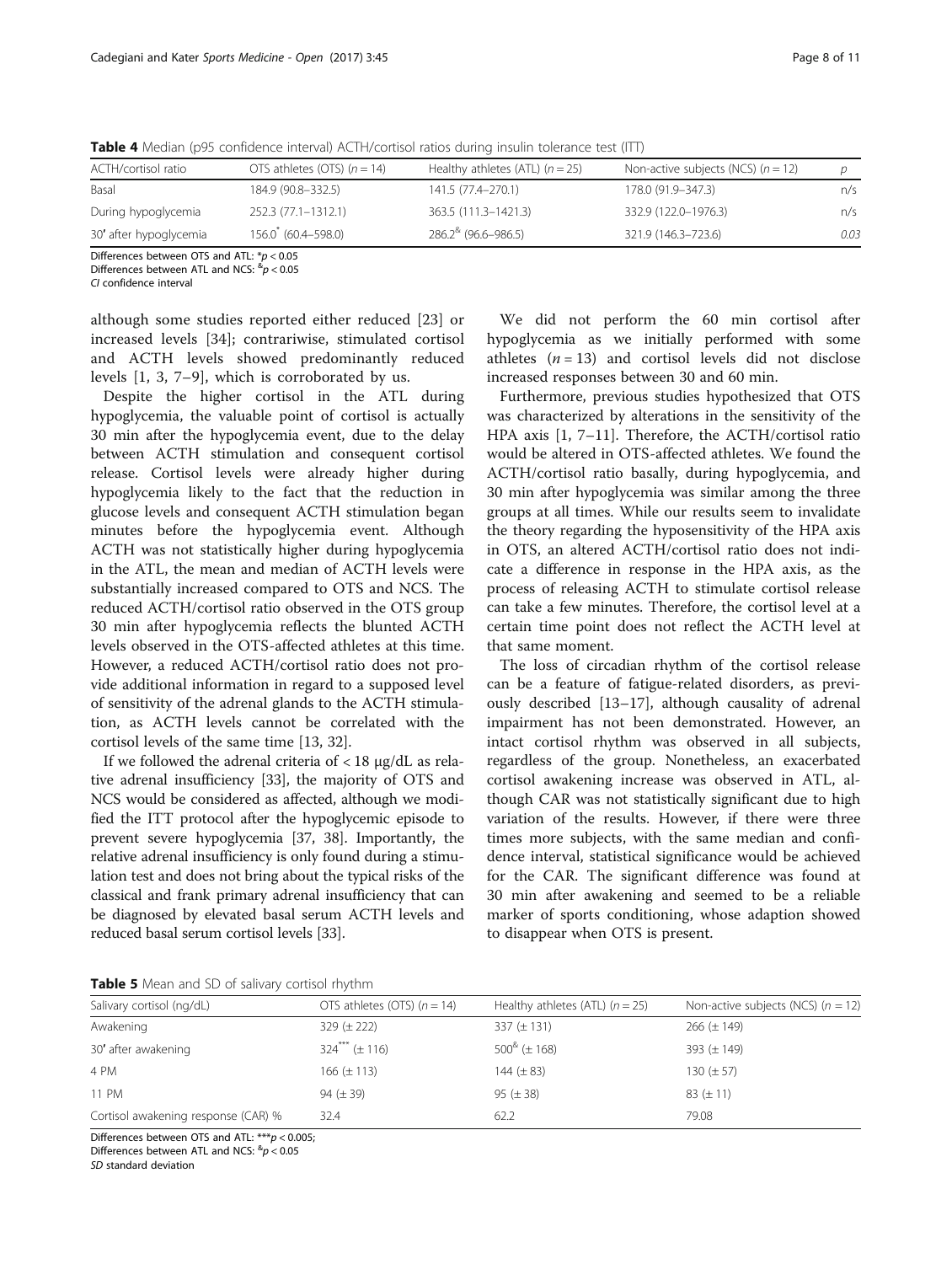<span id="page-8-0"></span>

## The Hormonal Deconditioning Effect of OTS

It has been previously proposed that hypersensitivity of the HPA axis (during the beginning of the overtraining state process) followed by a progression to insensitivity is involved in OTS [[1](#page-10-0), [7](#page-10-0), [8\]](#page-10-0). However, our results suggest that the hyposensitive HPA axis is only observed when compared to healthy athletes. We found the cortisol response to hypoglycemia was significantly higher among healthy athletes than OTS and NCS. This shows that the improvement in HPA axis sensitivity in athletes is loss during OTS, and not that OTS presents any frank dysfunctions, as OTS discloses similar responses compared to the general population (i.e., non-active healthy subjects with same age, gender, and BMI). Furthermore, while cortisol response was observed 30 min after hypoglycemia in OTS, it is unlikely that any further increased cortisol levels (at any time after 30 min) would be sustained, as ACTH (the major stimulator of cortisol release) levels were reduced at 30 min after hypoglycemia at this group.

In summary, all the findings of the present study, including cortisol and ACTH responses to ITT and salivary cortisol 30 min after awakening, seemed to be positive adaptions to exercises in healthy athletes (in the absence of OTS) that helped improve sport-specific performance, and for some reason, this hormonal conditioning (which were the positive adaptions to exercises) was at least partially lost in OTS, which may explain the decrease in performance in OTS.

As healthy athletes disclosed optimized HPA axis responses to hypoglycemia compared to sedentary individuals, we suggest that there is a possible hyperresponsivity of the HPA axis in athletes (as an adaption or conditioning response) that can be expressed independently of exercise.

## Correlations Between Findings with Clinical Features of OTS

Besides fatigue and underperformance, a key feature of OTS is the inability to sustain a sport-specific performance capacity throughout an intensive training session [\[1](#page-10-0)–[4](#page-10-0), [39, 40\]](#page-10-0). OTS-affected athletes are usually able to perform normally in the beginning of the training load, but are not able to complete at the expected pace (i.e., OTS-affected subjects tend to fatigue too early compared to healthy athletes). We found a similar early increase in ACTH levels among all three groups, but an early fall in ACTH levels among OTSaffected athletes, with especially blunted ACTH levels at 30 min after hypoglycemia. These findings (normal early ACTH increase with late blunted levels) may at least partly explain the reduced time-to-fatigue found in athletes affected by OTS. Indeed, ACTH and cortisol are two fundamental hormones required to sustain performance and pace in any sport. (Thus, as the integrity of the HPA axis is required throughout training to maintain performance, a shortened response duration of the HPA axis in OTSaffected athletes would affect sustained performance).

## Suggestions of Cutoffs for Biochemical Diagnosis of OTS

While the number of subjects included in this study was small, we were able to suggest helpful cutoffs for the diagnosis or exclusion of OTS due to a number of factors. First, the number of subjects of the present study is significantly higher than previous studies [\[3\]](#page-10-0). Second, the diagnosis of OTS was strictly performed (without confounding bias), and therefore all 14 OTS presented real OTS. Finally, the hormone levels were markedly different between OTS and ATL, with few overlapping results in most findings. A summary of the possible cutoffs to help confirm or exclude OTS are described in Table [6](#page-9-0).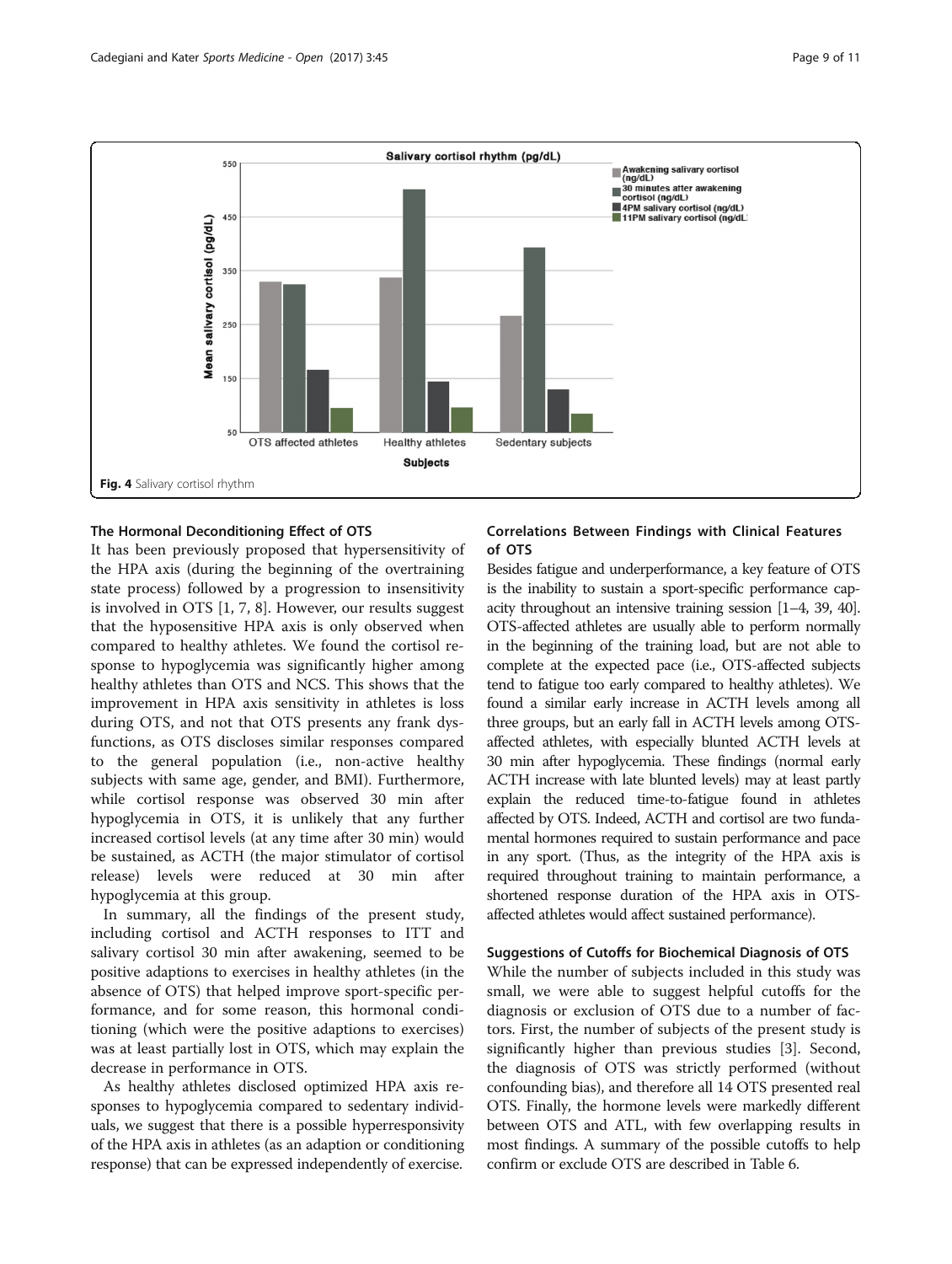<span id="page-9-0"></span>Table 6 Proposed cutoffs for overtraining syndrome

|                                                            | Suggested cutoffs   | Practical application                                                       |
|------------------------------------------------------------|---------------------|-----------------------------------------------------------------------------|
| Salivary cortisol (ng/dL)                                  | $>$ 530 ng/dL       | Highly predictable of exclusion of OTS (93.9%).                             |
| 30 min after awakening                                     | 370 ng/dL           | Highly accurate (80%), but unable to help diagnosis OTS                     |
| Serum cortisol (µg/dL)<br>30 min after hypoglycemia in ITT | $>$ 20.5 $\mu$ g/dL | High negative predictive value for OTS (100%)                               |
|                                                            | $> 17.0 \mu q/dL$   | High positive predictive value for OTS, although not specific (28.6%)       |
|                                                            | 19.1 µg/dL          | High accuracy (84.6%), but not precise for confirmation or exclusion of OTS |
| Cortisol increase during ITT (µg/dL)                       | $> 9.5 \mu q/dL$    | 100% specific to exclude OTS                                                |
| Plasma ACTH (pg/mL)<br>30 min after hypoglycemia in ITT    | $>106$ pg/mL        | High negative predictive value (92.9%) and highly accurate (80%)            |
| ACTH increase during ITT (pg/mL)                           | $<$ 35 pg/mL        | 80% accurate to distinguish OTS from ATL                                    |

## Final Discussion

In summary, to the best of our knowledge, this is the first study on the endocrine system in OTS to (1) demonstrate that there are intrinsic dysfunctions of the HPA axis response to a stress situation in OTS-affected athletes, compared to healthy athletes; (2) demonstrate that the hypothalamus and the pituitary, and not the adrenals, are likely responsible for the changes in the cortisol response in an independent way from exerciseinduced stimulation; (3) show that salivary cortisol levels 30 min after awakening are blunted in OTS-affected subjects, which may be a reliable marker of OTS; (4) propose useful cutoffs of salivary cortisol, and cortisol and ACTH responses to ITT, as an additional tool to help exclude or confirm OTS; (5) demonstrate that overtrained athletes have a blunted optimized hormone response to training stress; and (6) indicate that reduced time-to-fatigue, a key feature of OTS, not yet fully understood, seems to be at least partly explained by the present findings.

The main limitations of the present study are as follows: (1) the small number of subjects, due to the excluded subjects when strict criteria was used (but still larger compared to previous studies) and (2) a high variability and the lack of normal distribution observed in ACTH responses, which typically occurs in tests with ACTH responses, but challenges the statistical interpretation.

Moreover, the presence of outliers reinforces the individuality of overtraining syndrome presentation in each athlete, which leads to distinct responses to different tests. Also, as all athletes were considered as OTS in this study (that is, the prolonged overtraining state), it is unclear whether the changes could be found earlier in OTS, in the functioning and non-functioning overreaching states.

## Conclusions

Whereas healthy athletes seem to present hormonal conditioning adaptions, those affected by overtraining

seem to have impaired or maladapted hormonal conditioning, which may explain the decreased performance observed during OTS, as a sort of deconditioning process. Our findings allowed us to suggest useful cutoff values for the 30 min after awakening cortisol, cortisol and ACTH 30 min after hypoglycemia, and cortisol and ACTH increase during the ITT to help exclude or confirm diagnosis of OTS. Despite these unprecedented findings, further studies are recommended to confirm our results.

#### **Abbreviations**

ACTH: Adrenocorticotropic hormone; ATL: Healthy athletes group; CBG: Cortisol-binding globulin; CST: Cosyntropin stimulation test; EROS: Endocrine and Metabolic Responses on Overtraining Syndrome; ITT: Insulin tolerance test; NCS: Normal control subjects; OTS: Overtraining syndrome; SCR: Salivary cortisol rhythm

#### Acknowledgements

We acknowledge the support of the team of Sports Medicine and Endocrinology Departments of Federal University of São Paulo, who helped to design the most appropriate methods to assess OTS athletes and to improve the inclusion and exclusion criteria.

We also acknowledge the DASA Laboratórios da América that provided all the biochemical material and personal staff to help perform the tests, and Corpometria Institute, that provided all the body metabolism and composition analysis.

#### Availability of Data and Materials

DASA laboratórios da América supported with all the biochemical data of the study, while Corpometria Institute offered all the body composition and metabolism analysis. CAPES/CNPq and Federal University of São Paulo bases for access to scientific literature were responsible for providing all the data for the background and discussion of the study.

#### Authors' Contributions

FAC performed the research, selection of subjects, performance of the tests, and analysis of the results and part of the discussions and conclusions. CEK participated in the design of the study and in the discussions and conclusions. FAC and CEK performed the discussion, the conclusions, and the design of the tables. Both authors read and approved the final manuscript.

#### Funding

Funding was not provided for the study, although the study has been nonfinancially funded by DASA and by Corpometria Institute.

#### Ethics Approval and Consent to Participate

The study was approved by the ethics committee of the Federal University of São Paulo (approval reference number: 1093965), and was performed in